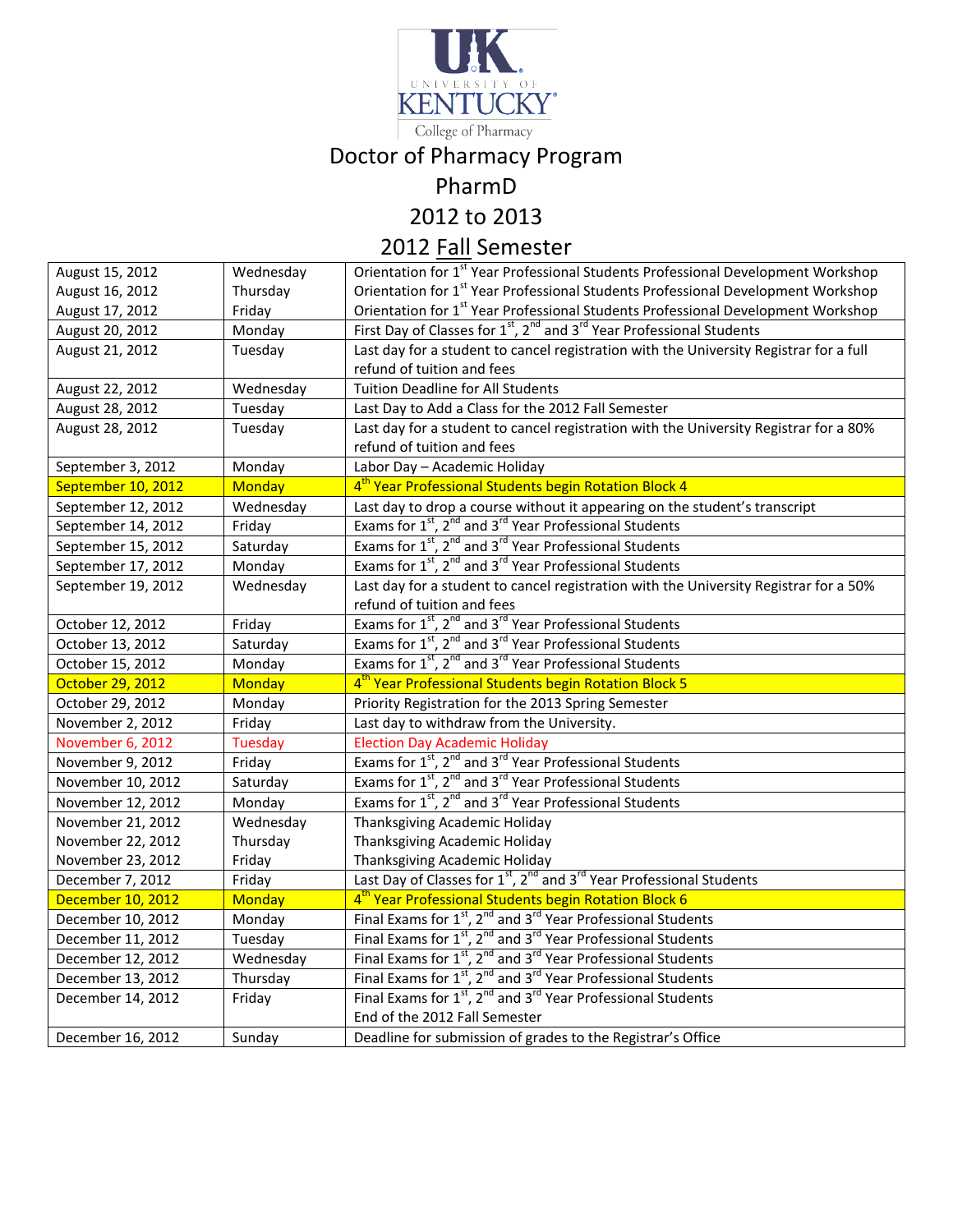

## College of Pharmacy

# Doctor of Pharmacy Program

### PharmD

2012 to 2013

# 2013 Spring Semester

| January 2, 2013         | Wednesday     | CLASS Workshop for 1 <sup>st</sup> Year Professional Students                                             |
|-------------------------|---------------|-----------------------------------------------------------------------------------------------------------|
| January 3, 2013         | Thursday      | First Day of Classes for 1 <sup>st</sup> , 2 <sup>nd</sup> and 3 <sup>rd</sup> Year Professional Students |
| January 8, 2013         | Tuesday       | Last day for a student to cancel registration with the University Registrar for a full                    |
|                         |               | refund of tuition and fees                                                                                |
| January 15, 2013        | Tuesday       | Last Day to Add a Class for the 2013 Spring Semester                                                      |
| January 15, 2013        | Tuesday       | Last day for a student to cancel registration with the University Registrar for a 80%                     |
|                         |               | refund of tuition and fees                                                                                |
| January 21, 2013        | Monday        | Martin Luther King, Jr. Birthday - Academic Holiday                                                       |
| January 22, 2013        | Wednesday     | <b>Tuition Deadline for All Students</b>                                                                  |
| January 25, 2013        | Friday        | Exams for 1 <sup>st</sup> , 2 <sup>nd</sup> and 3 <sup>rd</sup> Year Professional Students                |
| January 26, 2013        | Saturday      | Exams for 1 <sup>st</sup> , 2 <sup>nd</sup> and 3 <sup>rd</sup> Year Professional Students                |
| January 28, 2013        | Monday        | Exams for 1 <sup>st</sup> , 2 <sup>nd</sup> and 3 <sup>rd</sup> Year Professional Students                |
| <b>January 28, 2013</b> | <b>Monday</b> | 4 <sup>th</sup> Year Professional Students begin Rotation Block 7                                         |
| January 30, 2013        | Wednesday     | Last day to drop a course without it appearing on the student's transcript                                |
| February 6, 2013        | Wednesday     | Last day for a student to cancel registration with the University Registrar for a 50%                     |
|                         |               | refund of tuition and fees                                                                                |
| February 22, 2013       | Friday        | Exams for 1 <sup>st</sup> , 2 <sup>nd</sup> and 3 <sup>rd</sup> Year Professional Students                |
| February 23, 2013       | Saturday      | Exams for 1 <sup>st</sup> , 2 <sup>nd</sup> and 3 <sup>rd</sup> Year Professional Students                |
| February 25, 2013       | Monday        | Exams for 1 <sup>st</sup> , 2 <sup>nd</sup> and 3 <sup>rd</sup> Year Professional Students                |
| March 11, 2013          | Monday        | <b>Spring Vacation Academic Holidays</b>                                                                  |
| March 12, 2013          | Tuesday       | <b>Spring Vacation Academic Holidays</b>                                                                  |
| March 13, 2013          | Wednesday     | <b>Spring Vacation Academic Holidays</b>                                                                  |
| March 14, 2013          | Thursday      | <b>Spring Vacation Academic Holidays</b>                                                                  |
| March 15, 2013          | Friday        | <b>Spring Vacation Academic Holidays</b>                                                                  |
| M arch 18, 2013         | <b>Monday</b> | 4 <sup>th</sup> Year Professional Students begin Rotation Block 8                                         |
| March 25, 2013          | Monday        | Priority Registration for the 2013 Summer Term and 2013 Fall Semester                                     |
| March 29, 2013          | Friday        | Last day to withdraw from the University.                                                                 |
| March 29, 2013          | Friday        | Exams for $1^{st}$ , $2^{nd}$ and $3^{rd}$ Year Professional Students                                     |
| March 30, 2013          | Saturday      | Exams for 1 <sup>st</sup> , 2 <sup>nd</sup> and 3 <sup>rd</sup> Year Professional Students                |
| April 1, 2013           | Monday        | Exams for 1 <sup>st</sup> , 2 <sup>nd</sup> and 3 <sup>rd</sup> Year Professional Students                |
| April 19, 2012          | Friday        | Last Day of Classes for 1 <sup>st</sup> , 2 <sup>nd</sup> and 3 <sup>rd</sup> Year Professional Students  |
| April 22, 2013          | Monday        | Final Exams for 1 <sup>st</sup> , 2 <sup>nd</sup> and 3 <sup>rd</sup> Year Professional Students          |
| April 23, 2013          | Tuesday       | Final Exams for $1^{st}$ , $2^{nd}$ and $3^{rd}$ Year Professional Students                               |
| April 24, 2013          | Wednesday     | Final Exams for 1 <sup>st</sup> , 2 <sup>nd</sup> and 3 <sup>rd</sup> Year Professional Students          |
| April 25, 2013          | Thursday      | Final Exams for 1 <sup>st</sup> , 2 <sup>nd</sup> and 3 <sup>rd</sup> Year Professional Students          |
| April 26, 2013          | Friday        | Final Exams for $1st$ , $2nd$ and $3rd$ Year Professional Students                                        |
| April 26, 2013          | Friday        | End of the 2013 Spring Semester                                                                           |
| May 3, 2013             | Friday        | Graduation Ceremony for the Class of 2013                                                                 |
| May 5, 2013             | Sunday        | Deadline for submission of grades to the Registrar's Office                                               |
| May 5, 2013             | <b>Sunday</b> | <b>Class of 2013 Graduation</b>                                                                           |